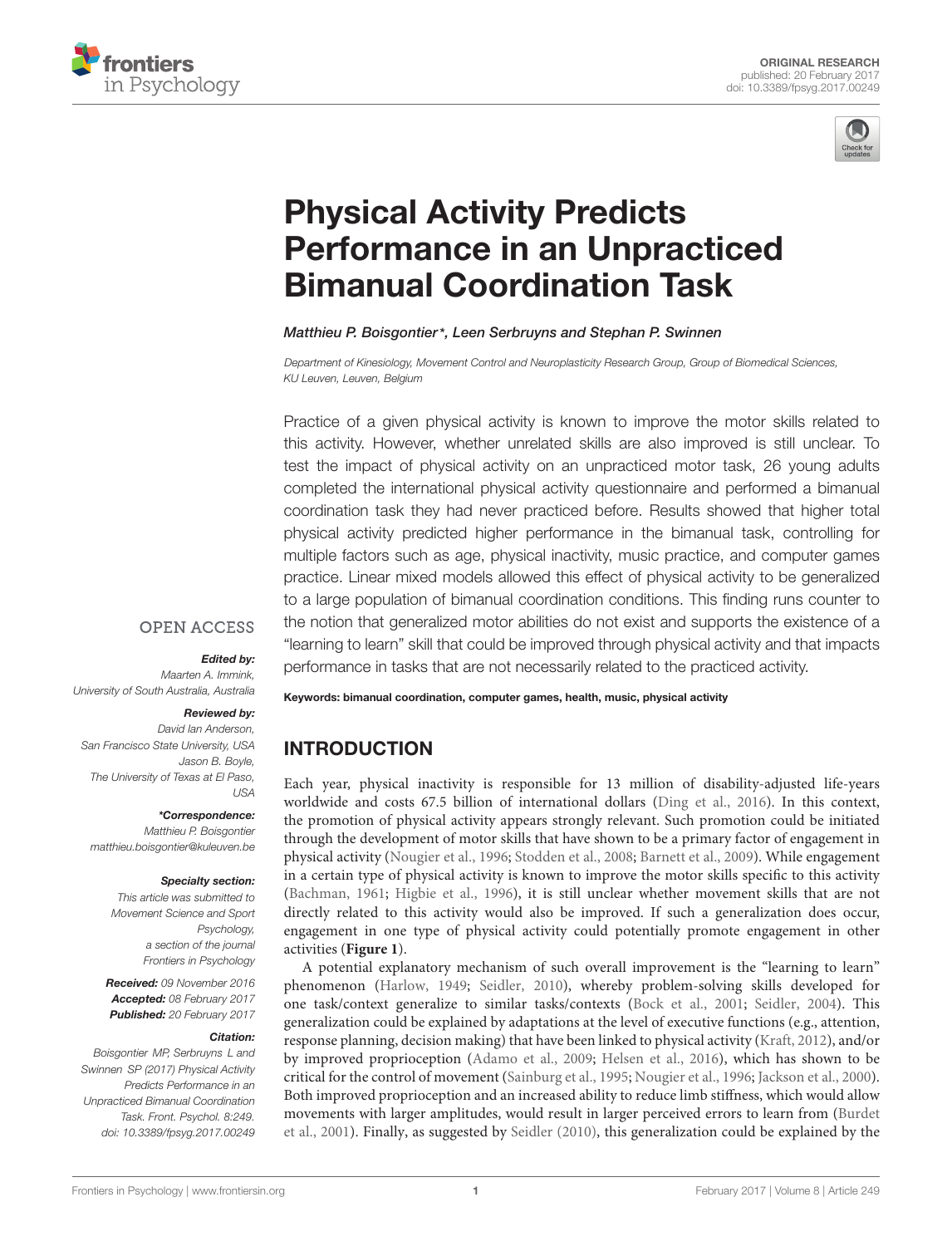

<span id="page-1-0"></span>improvement of the core skills required for the learning process, such as pattern and error detection and correction.

Here, we hypothesized that physical activity predicts motor skill proficiency in tasks that have never been practiced before such as a multi-frequency bimanual coordination task. We further posited that physical activity engagement and motor skill proficiency can potentially reinforce each other via a virtuous circle (**[Figure 1](#page-1-0)**).

# MATERIALS AND METHODS

# **Participants**

Twenty-six healthy young volunteers (age range 18–30 years; mean age  $24 \pm 3$  years) participated in the study. All participants were right-handed according to the Edinburgh Handedness Inventory [\(Oldfield,](#page-4-16) [1971\)](#page-4-16). The International Physical Activity Questionnaire (IPAQ; [Craig et al.,](#page-4-17) [2003\)](#page-4-17) was used to assess total physical activity and inactivity. Participants were asked how much time per week they spend sitting (physical inactivity), play a music instrument, and play computer games. All participants had normal or corrected-to-normal vision, and none reported neurological, psychiatric, or cardiovascular disorders. This study was carried out in accordance with the recommendations of the guidelines established by the ethics committee for biomedical research at KU Leuven. All subjects gave written informed consent in accordance with the Declaration of Helsinki. The protocol was approved by the KU Leuven, Belgium.

# Physical Activity

Total physical activity was assessed using the IPAQ, which assesses physical activity undertaken across a comprehensive set of domains including leisure time, domestic and gardening activities, and work-related and transport-related activities. The specific types of activity are walking, moderate-intensity activities, and vigorous-intensity activities. Frequency (days per week) and duration (time per day) are collected separately for each specific type of activity. The total score used to describe total physical activity required weighted summation of the duration (in minutes) and frequency (days) of walking, moderate-intensity, and vigorous-intensity activity. Each type of activity was weighted by its energy requirements defined in Metabolic Equivalent of Task (METs): 3.3 METs for walking, 4.0 METs for moderate physical activity, and 8.0 METs for vigorous physical activity [\(Ainsworth et al.,](#page-4-18) [2000\)](#page-4-18).

# Experimental Setup

Skilled movement proficiency was assessed using a bimanual tracking task [\(Sisti et al.,](#page-4-19) [2011;](#page-4-19) [Beets et al.,](#page-4-20) [2015;](#page-4-20) [Serbruyns et al.,](#page-4-21) [2015;](#page-4-21) [Maes et al.,](#page-4-22) [2017\)](#page-4-22). Participants were seated in front of a computer monitor with the forearms resting on a custom-made adjustable ramp. A 5-cm diameter dial was mounted at the end of each ramp. The task consisted in turning the handle of the dials with the thumb and index according to specific patterns without visual feedback of the upper limbs. Angular displacements were registered by means of non-ferromagnetic optical shaft encoders (Avago Technologies, sampling frequency  $= 100$  Hz,  $accuracy = 0.089°$ ) fixed to the rotation axes of the dials. The gain was set to 10 arbitrary units (au) per rotation indicating that drawing a vertical or horizontal line on a screen consisting of 162 au, required 16.2 complete rotations of the left or right dial, respectively. Rotating the dials moved a red cursor on the screen serving as online visual feedback.

# Bimanual Tracking Task

Participants were instructed to track a white target dot moving along a target line by rotating both dials simultaneously. Four coordination patterns imposed by the target line direction were tested: both hands rotating inward, outward, clockwise, or counter-clockwise. The left and right hands, respectively, controlled movements on the vertical and horizontal axis. Each pattern was performed according to five frequency ratios: 1:1, 1:2, 1:3, 2:1, and 3:1 (left hand:right hand) resulting in 20 different target line directions (**[Figure 2A](#page-2-0)**).

# Procedure

Prior to data recording, participants performed 12 trials with different target lines for familiarization. Before each recorded trial, the target line appeared for 2 s. Then the target dot moved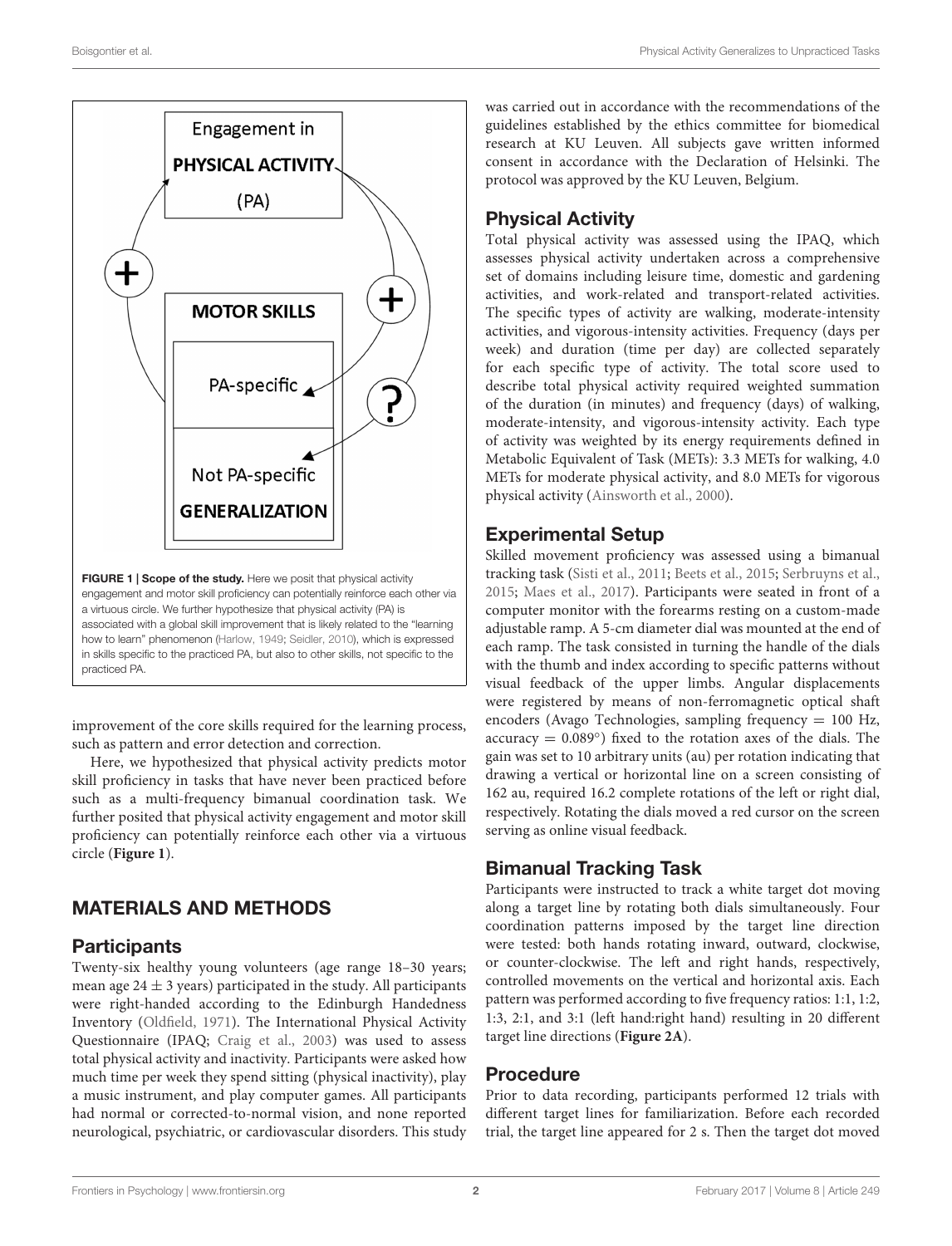

<span id="page-2-0"></span>over the line at a constant speed from start (center of the screen) to end for 10 s. The goal was to match the white target dot movement with the red dot as accurately as possible in both space and time. The inter-trial interval was 3 s. Four 6-min blocks with 3 min rest in between were administered, each consisting of 24 trials, presented in a pseudorandom order. Therefore, all participants performed 96 recorded trials. Each block included all 20 distinctive target lines and an additional 1:1 trial for each coordination pattern.

### Kinematic Data Analysis

Accuracy was assessed using the target deviation of the time series and was computed as follows for each trial:

Target Deviation = 
$$
\sum_{1}^{n} \sqrt{(x_2 - x_1)^2 + (y_2 - y_1)^2}
$$

where  $n$  is the number of data samples over a trial of 10 s  $(10 \times 10^2)$ ,  $x_2$  and  $y_2$  are the respective position of the red cursor on the x- and y axis, and  $x_1$  and  $y_1$  are the respective position of the white target dot on the  $x$ - and  $y$  axis. Larger target deviation scores reflected poorer performance.

# Statistical Analysis

The extent to which total physical activity, music practice, and computer gaming were predictive of target deviation was analyzed using a linear mixed model. Unlike traditional analyses of variance, linear mixed models take into account the sampling variability of both the participants and conditions, thereby limiting a large inflation of false positives [\(Boisgontier and](#page-4-23) [Cheval,](#page-4-23) [2016\)](#page-4-23). Moreover, as illustrated in **[Figure 2B](#page-2-0)**, treating both participants and conditions as random effects allows generalizing the results to the population of participants, but also to the population of conditions [\(Barr et al.,](#page-4-24) [2013\)](#page-4-24). Finally, linear mixed models take each single observation into account, thereby avoiding information loss due to averaging. The linear mixed model specified participants ( $n = 26$ ) and target lines ( $n = 20$ )

as random factors and was built using the R language lmerTest package, version 2.0-30<sup>[1](#page-2-1)</sup>. Target deviation was normalized using the Box-Cox method. The predictive variable was total physical activity as measured by the IPAQ. The control variables were age, gender, session, trial order, physical inactivity, computer game practice, and music practice. The continuous variables were scaled and centered on zero.

# RESULTS

The distribution of physical activity, music practice, computer game practice, and physical inactivity are illustrated as a function of age in **[Figure 3](#page-3-0)**.

Results of the linear mixed model (**[Table 1](#page-3-1)**) showed a significant effect of physical activity ( $b = -0.335$ ,  $p = 0.005$ ) on target deviation with higher total physical activity predicting lower target deviation and thus better performance (**[Figure 4](#page-3-2)**). This effect was observed while controlling for age ( $b = 0.142$ ,  $p = 0.101$ ), gender ( $b = -0.241$ ,  $p = 0.178$ ), session ( $b = -0.160$ ,  $p < 0.001$ ), trial order ( $b = -0.001$ ,  $p = 0.660$ ), physical inactivity  $(b = -0.140, p = 0.137)$ , computer game practice  $(b = -0.021,$  $p = 0.863$ , and music practice ( $b = -0.286$ ,  $p = 0.009$ ). These latter results showed that the number of hours of music practice per week, but not computer games practice, predicted lower target deviation.

# **DISCUSSION**

Here we investigated whether engagement in physical activity improves overall motor skill proficiency by means of an unpracticed bimanual coordination task. Results revealed that usual physical activity was predictive of performance in multiple conditions of this new and complex bimanual coordination task. This result is consistent with studies showing

<span id="page-2-1"></span><sup>1</sup><http://www.r-project.org/>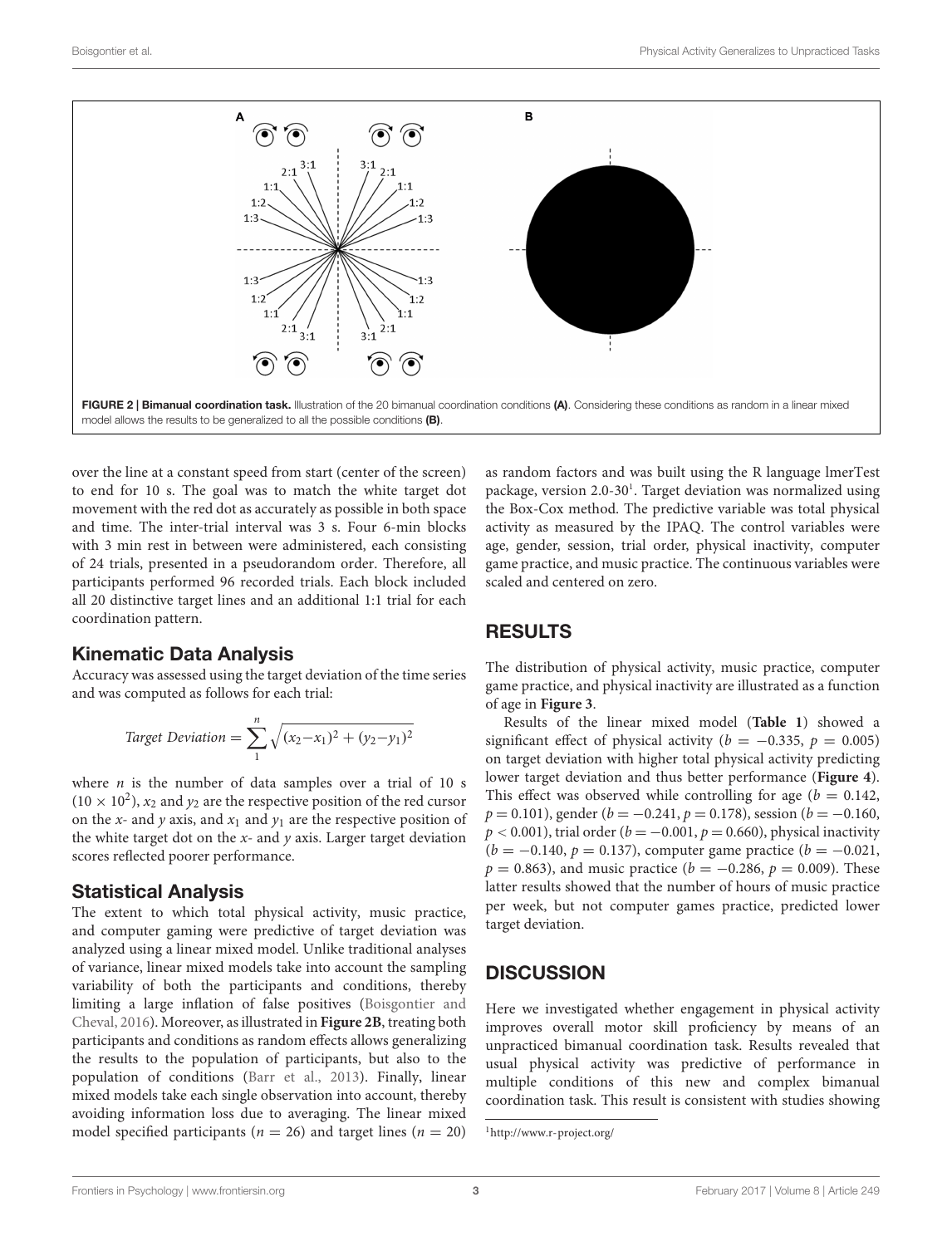

<span id="page-3-0"></span>FIGURE 3 | Raw data of PA (A), music practice (B), physical inactivity (C), and computer game practice (D) as a function of age. IPAQ, International Physical Activity Questionnaire.

#### <span id="page-3-1"></span>TABLE 1 | Predictors of target deviation.

| <b>Fixed effects</b>      | b                               | SE                              | р            |
|---------------------------|---------------------------------|---------------------------------|--------------|
| Intercept                 | $2.499 \times 10^{0}$           | $1.200 \times 10^{-1}$          | $< 0.001***$ |
| Age                       | $1.417 \times 10^{-1}$          | 8.337 $\times$ 10 <sup>-2</sup> | 0.101        |
| Gender                    | $-2.408 \times 10^{-1}$         | $1.739 \times 10^{-1}$          | 0.178        |
| Session (1-4)             | $-1.601 \times 10^{-1}$         | $1.069 \times 10^{-2}$          | $< 0.001***$ |
| Trial order (1-24)        | $-7.646 \times 10^{-4}$         | $1.737 \times 10^{-3}$          | 0.660        |
| Physical inactivity       | $-1.398 \times 10^{-1}$         | $9.097 \times 10^{-2}$          | 0.137        |
| Computer games            | $-2.078 \times 10^{-2}$         | $1.197 \times 10^{-1}$          | 0.863        |
| Music                     | $-2.860 \times 10^{-1}$         | $1.008 \times 10^{-1}$          | $0.009**$    |
| Physical activity         | $-3.349 \times 10^{-1}$         | $1.082 \times 10^{-1}$          | $0.005**$    |
| <b>Random effects</b>     | $\sigma^2$                      |                                 |              |
| Participant               |                                 |                                 |              |
| Intercept                 | $1.187 \times 10^{-1}$          |                                 |              |
| Condition                 |                                 |                                 |              |
| Intercept                 | 4.550 $\times$ 10 <sup>-2</sup> |                                 |              |
| Residual                  |                                 | $3.567 \times 10^{-1}$          |              |
| **n $>0.01$ ***n $>0.001$ |                                 |                                 |              |

∗∗p < 0.01, ∗∗∗p < 0.001.

a relationship between the level of physical activity and motor speed. Specifically, in a discrete unimanual aiming task young active adults showed faster reaction times and movement times than sedentary young adults, while accuracy was similar [\(Van Halewyck et al.,](#page-4-25) [2014;](#page-4-25) [Helsen et al.,](#page-4-12) [2016\)](#page-4-12). Reaction times were also faster in active young and older adults than their sedentary peers [\(Lupinacci et al.,](#page-4-26) [1993\)](#page-4-26).

Our results demonstrate that higher total physical activity enhances performance on an unpracticed task. This result supports previous findings showing transfer between unrelated skills of a unimanual joystick tracking [\(Bock et al.,](#page-4-8) [2001\)](#page-4-8) or



<span id="page-3-2"></span>aiming task [\(Seidler,](#page-4-9) [2004\)](#page-4-9) and reveals that such transfer can be demonstrated using a metric encompassing multiple skills (i.e., total physical activity). These findings run counter to the notion that motor abilities are highly specific and that practice effects are skill and context specific (e.g., [Higbie et al.,](#page-4-5) [1996\)](#page-4-5). Conversely, our findings support the existence of a "learning to learn" skill [\(Harlow,](#page-4-6) [1949;](#page-4-6) [Seidler,](#page-4-7) [2010\)](#page-4-7) that could be improved through physical activity and that would impact performance in tasks that are not necessarily related to the practiced activity. Future studies should investigate, whether this impact of physical activity is related to the participants' experience with a wide range of activities or to their overall level of fitness. Here, we showed that this impact was significant, irrespective of music practice, and computer gaming. Future research should also follow up on the significant relation between music practice and bimanual coordination to see if this relation is mediated by different processes or mechanisms other than those that underlie the relation between total physical activity and bimanual coordination.

Finally, as motor skills are known to be a primary factor for engagement in physical activity, these results are encouraging for the promotion of physical activity. Indeed, they reveal that once engaged in physical activity, this engagement could potentially be